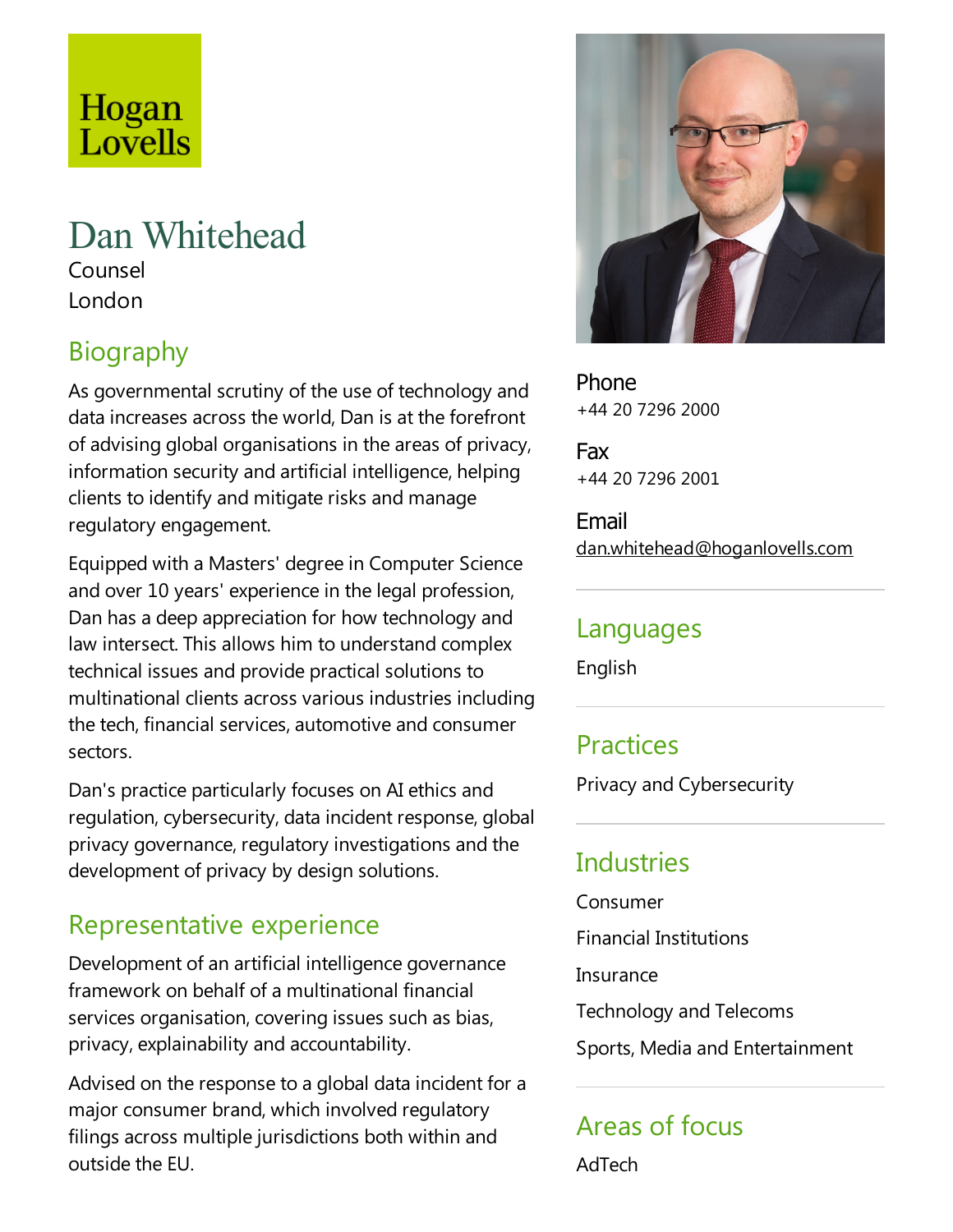Strategic advice on Brexit preparation for technology and financial services clients, including the identification of an EU lead supervisory authority under the GDPR

Provided assistance to a global investment bank on the adoption of privacy by design in its systems and controls\*

Advised a US technology company on the application and interpretation of the EU Network and Information Security (NIS) Directive

Advised a major technology company on compliance with the GDPR in the context of blockchain technologies

Management and negotiation of multiple associated transactions, involving complex datasharing arrangements between financial institutions

Undertook an audit of a global automotive company's UK operations to identify existing standards of compliance with GDPR requirements

Undertook a GDPR readiness assessment for a US financial services company\*

\*Matter handled prior to joining Hogan Lovells.

### Awards and rankings

- Rising Stars, Legal Media Group, Expert Guides, 2020
- Rising Stars, Legal Media Group, Expert Guides, 2021

### Latest thinking and events

#### **News**

- **Example 20** Emerging AI issues affecting EU, UK life sciences firms
- **Hogan Lovells Events** 
	- $\blacksquare$  Health Care AI Law and Policy Summit
- **News** 
	- $\blacksquare$  NIS 2.0—the EU looks to bolster its cybersecurity laws

Data Protection

Governance

International Regulatory **Compliance** 

Technology Contracts

### Education and admissions

### Education

BScLaw,The University of Law, 2011

Masters' Computer Science, University of York, 2008

### Bar admissions and qualifications

Solicitor, England and Wales

**News**